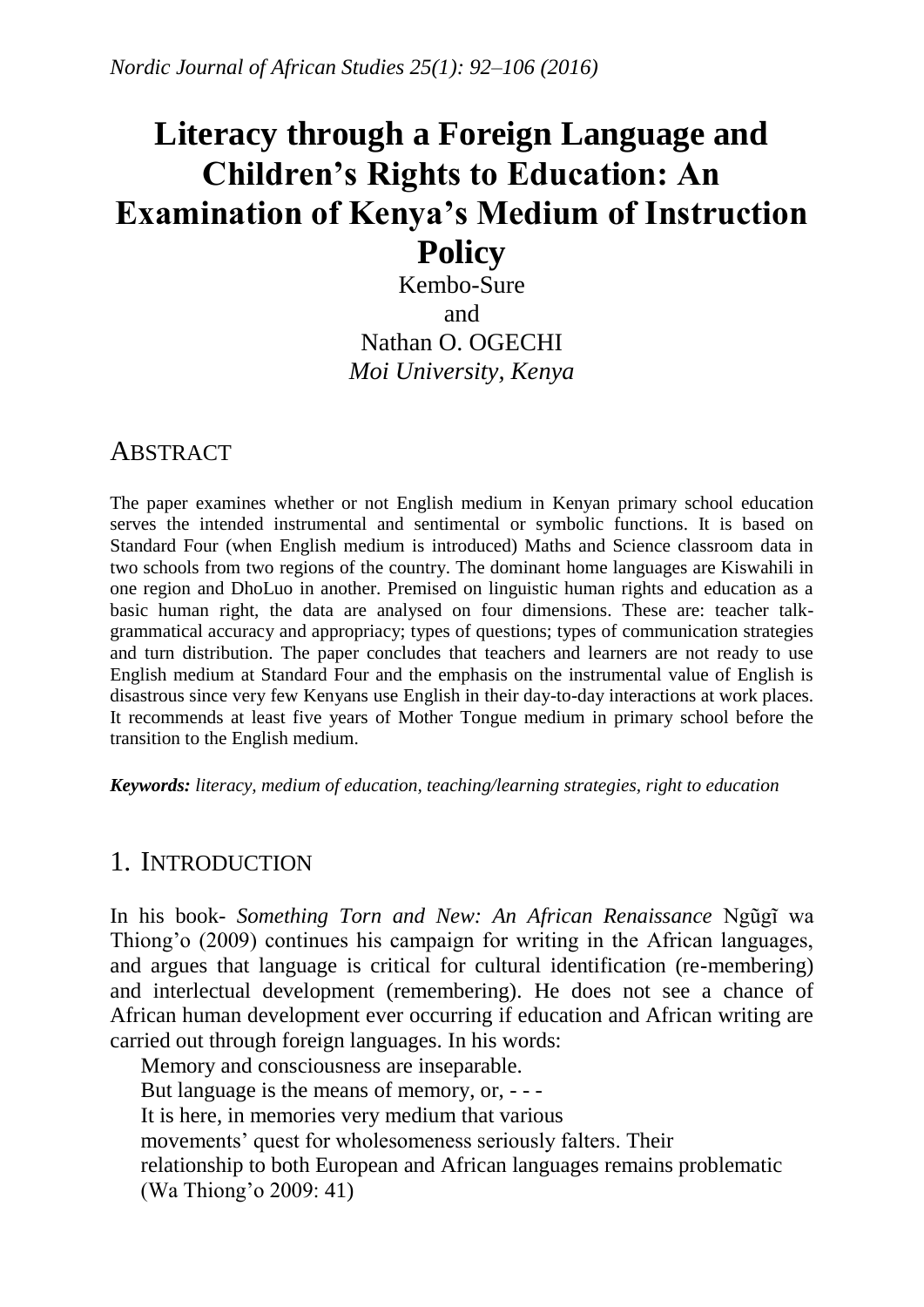#### *Literacy through a Foreign Language and Children's Rights to Education*

The role of language as a symbol of identity is important in education since if the language of the school is the same as the home language then the familiar cognitive processes of remembering, reasoning and inferring, which are demanded by literacy, are done in a familiar language. In other words, these skills will be transferred from home to the school as a matter of course. It is in this conceptualization of language in education that this paper is going to discuss the use of English as a medium of instruction in primary school in Kenya.

# 2. WHAT IS LITERACY?

UNESCO has provided a new definition of literacy that moves away from the initial 3 Rs, which were seen as passive and relatively static. Literacy is now defined as:

– the ability to *identify, understand, interpret, create, communicate, compute and use* printed and written materials associated with varying contexts (UNESCO 2004)

All the abilities suggested in the definition demand active participation by the learner and are also context-specific. This moves away the conception of literacy as a 'one -fits- all state to a relative achievement level appropriate to the relevant contextual demands. These skills are not acquired simply for utilitarian purposes. Those who acquire these literacy skills change fundamentally in their perception of the world and their participation in making their social-political world habitable. Olson (1977) cited in Street (1993), asserts that 'writing did not simply extend the structures and uses of oral language and oral memory but altered the content in important ways'. The connection Ngũgĩ establishes between language and memory is cited here too. This calls for two questions: In whose language is this literacy being acquired? Can that linguistic medium alter the structure of the "oral memory' of the acquirer? These thinkers consider the consequences of literacy not only in terms of social-economic development but also in terms of the individual's intellectual and cognitive change. For example, writing promotes the development of analytical activities such as recognizing logical contradictions and fallacies in a given proposition, in a way that oral communication alone may not provide.

Since literacy is so important in changing the lives of individuals and by extension, their community, literacy becomes, of necessity, an ideological issue. Literacy is then linked to cultural practices and power relations in society. The social structural arrangements then begin to determine who receives literacy in which language and how much of it. This has led to what is now called the 'politics of language education' (Alderson, 2009) or Critical Applied Linguistics (Pennycook, 2001). This is why Tollefson (1995) warns professionals (language teachers and curriculum developers) to be aware that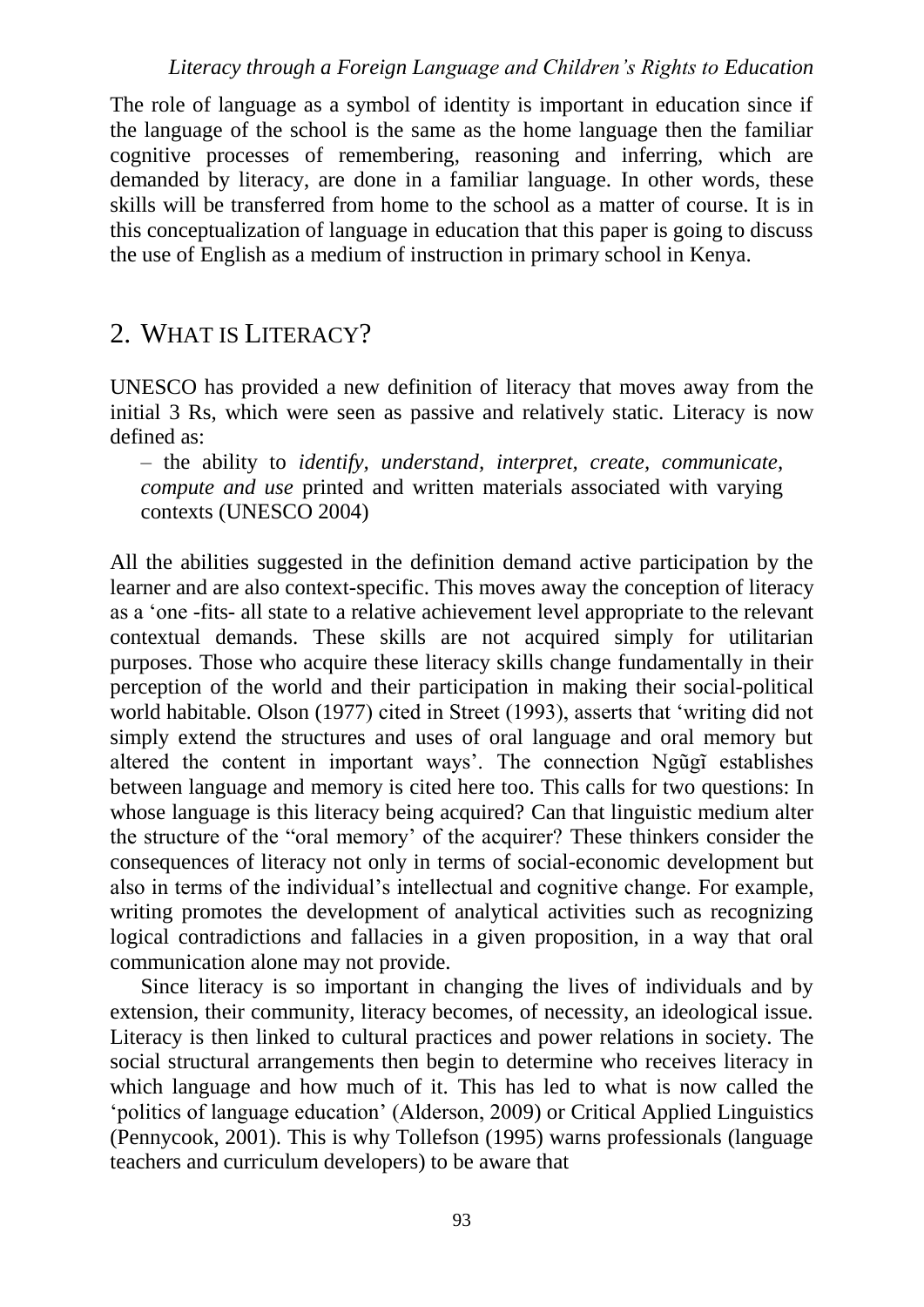– power and inequality are central to language teaching and learning. What happens in the language classroom is intimately linked to social and political forces and practitioners must understand these links if they are to be fully effective in their work (p ix)

For example, The Report on Monitoring Learner Achievement Study for Class 3 in Literacy and Numeracy recently released by The National Assessment Centre notes that

One of the unexpected and unintended effects of the introduction of FPE was notable movement of pupils from public schools to private schools. Between the year 2003 and 2007 enrolment in private schools grew from 253, 167 to 889, 192 which was 251% increase. (Wasanga et al. 2010: 4)

The study has also revealed that at Grade 3 private schools performed better than public schools in both literacy and numeracy tests:

|         | Literacy          | Numeracy                    |
|---------|-------------------|-----------------------------|
| Public  | X 288.717         | X 289.524                   |
| Private | $\hat{X}$ 469.197 | $\hat{X}$ 413.521           |
|         |                   | (Note: Total score was 600) |

The study acknowledges the fact that the exodus from public schools to private schools is partly to escape the overcrowding in classrooms in public schools and also blames the disparity in the achievement levels between the two categories on the huge teacher – pupil ratios and scarcity of learning resources in public schools.

The finding of this study is an indictment of the politics that purports to increase access to primary education by declaring free primary education (FPE) but at the same time critically underfunding public schools so that middle – class children go to better resourced private schools and leave public schools to the poor. In the end, private schools will perform better in- end- of -cycle exams and proceed to take up most places in 'good' secondary schools and universities. This has entrenched a culture where the disadvantaged and the privileged reproduce themselves through the school system.

# 3. THE POLICY ENVIRONMENT

Kenya is a signatory to the international conventions committing countries to provide free primary education that followed the Education For All (EFA) Conference in Jomtien (1990). It also ratified the global initiative that generated the time-defined Millennium Development Goals (MDGs). These two global initiatives have led to the *Kenya Vision 2030,* a policy document which outlines the national development goals aimed at moving Kenya from a poor-country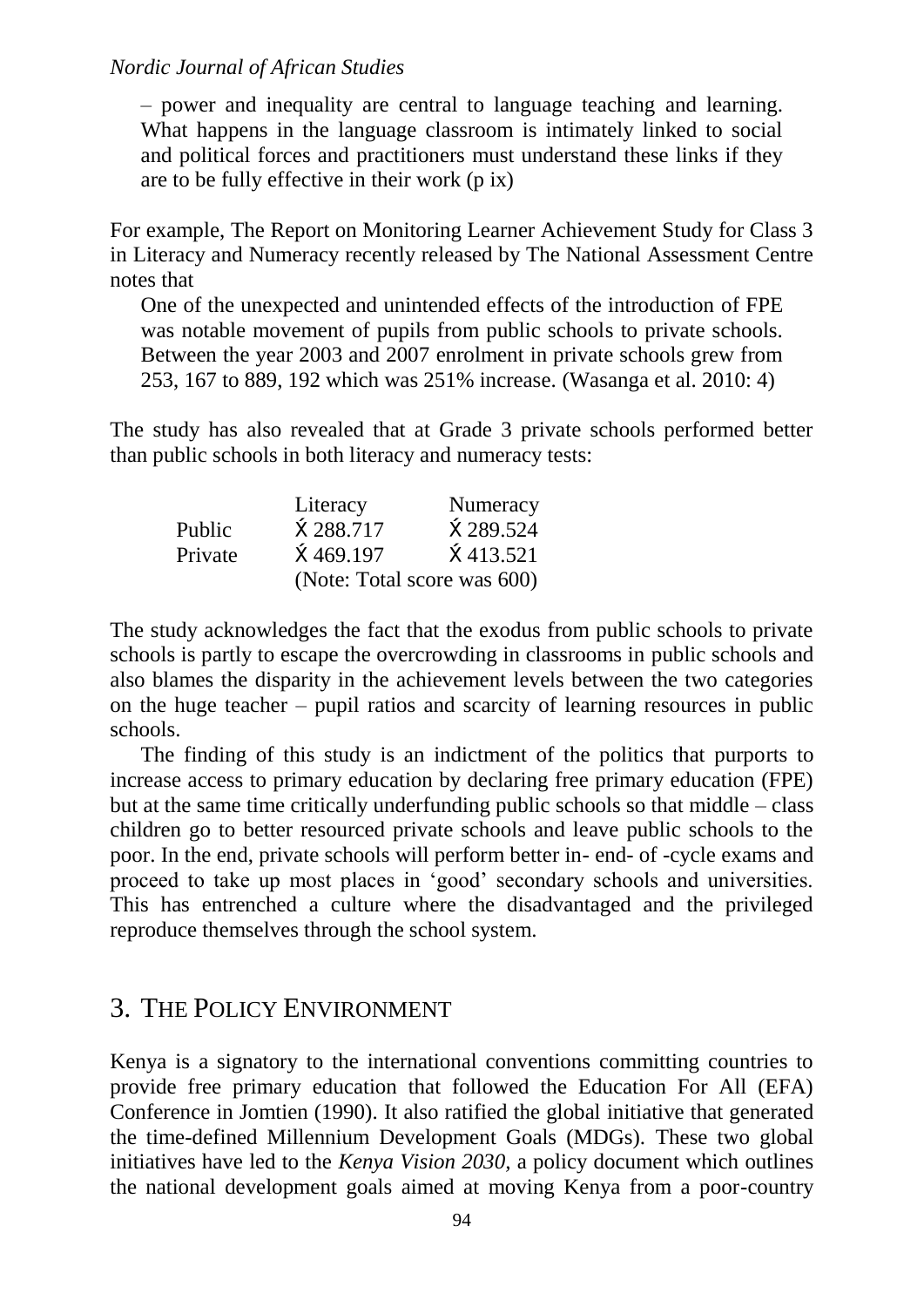#### *Literacy through a Foreign Language and Children's Rights to Education*

status to middle-income status (Republic of Kenya, 2007). The government has also established the Kenya Education Sector Support Programme (KESSP) with a board which brings together leaders from the private sector and the public service, with the mandate to mobilize resources to fund education without relying on the Consolidated Fund only. From all these policy initiates, the aims of primary education can be summarized as:

- a. To guarantee access to equality education by all, regardless of their class, regional origin, sex or financial status
- b. To provide education that is relevant to the contemporary social, cultural and scientific challenges.
- c. To ensure the provision of universal primary education (UPE) and attainment of Education for All (EFA) by 2015.
- d. To enhance quality of education through prudent use of existing human, physical and fiscal resources.
- e. To guarantee access, equity, quality and relevance through better management of service delivery.

These broad goals will be considered when we look at the data from the actual classroom practices as a 'reality check' on the success of the seemingly very sound principles.

# 4. THE PURPOSE OF ENGLISH MEDIUM EDUCATION

The classical view of motivation for learning a foreign language identifies *instrumental* and *integrative* roles of the target language. Instrumental role was seen as providing the acquirer with increased opportunity for a good job and a chance to move ahead in life; that is, possession of proficiency in a foreign language brings with it social and economic benefits. On the other hand, integrative role was seen as providing the acquirer with the opportunity to become a member of the cultural group, whose language he/she is learning. (Gardner and Lambert, 1972). This formulation fitted situations of minority migrant groups learning the majority language in their adopted countries but it has been found to be inadequate to explain why English, for example, is learnt in Kenya as a second language and used as medium of instruction. Since there is no native-language community to be integrated into in Kenya the integrative role is seen as *sentimental* or *symbolic* but not in a sense of language being used as marker of cultural distinctiveness and differentiation from other groups, since this is done by the respective mother tongues spoken in Kenya. As Davies (2009) puts it:

To be in the process of learning a foreign language (or even to be seen to be learning) is to be a member (or seek to become a member) of the literate, educated, professional and business middle classes (p. 49).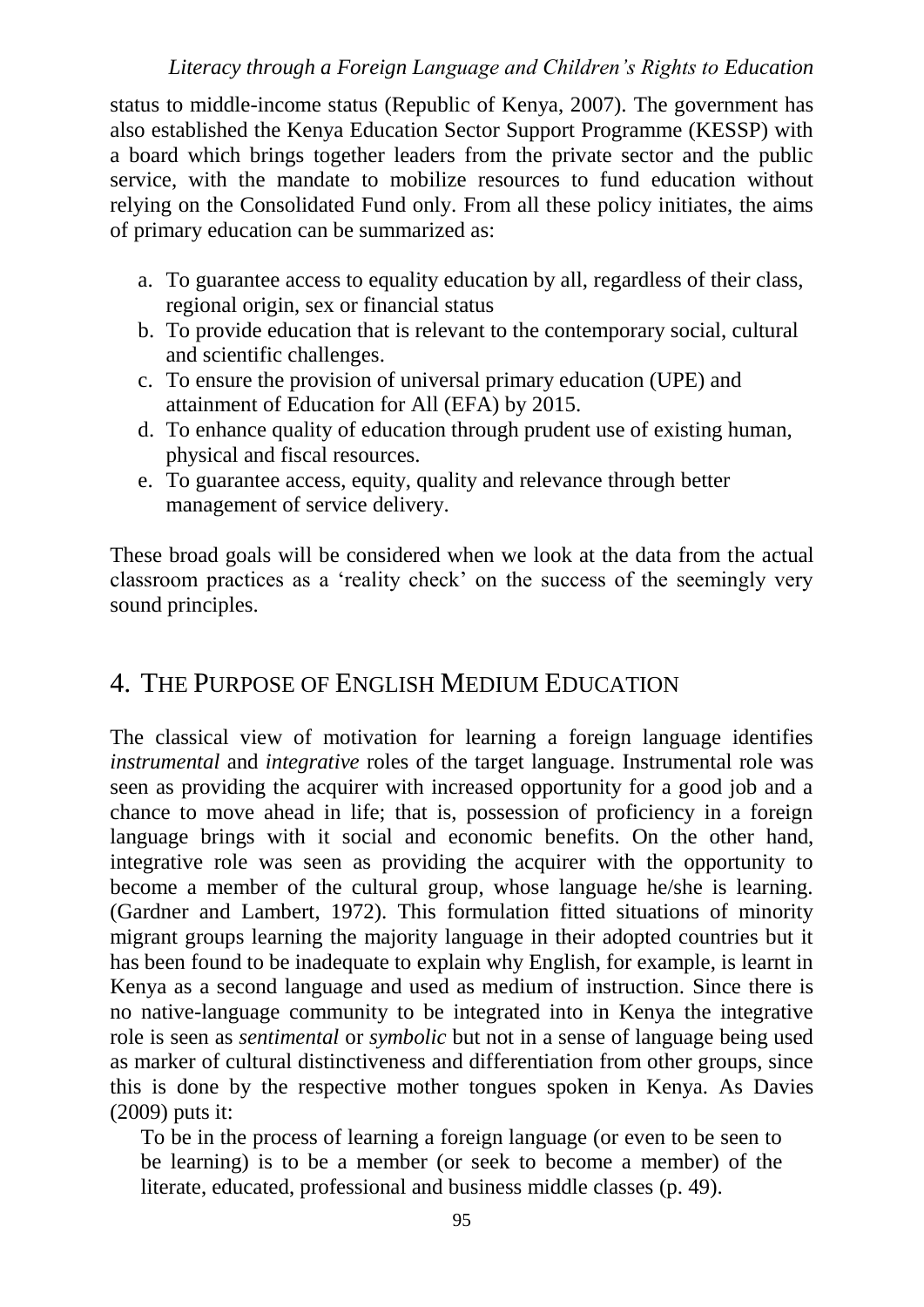The choice of English as medium of instruction then becomes a critical political decision: that decision bestows on English the functional load of a standard language, a status that demands that it is structurally adequate (corpus planning) and socially prodigious and culturally acceptable (status planning). In other words, it must serve the instrumental and/or sentimental roles adequately, depending on the motivation of the acquirers.

In Kenya, finding the balance between instrumental and symbolic roles of English is often difficult and very illusive. The politics of language education has, therefore, sold English as performing an instrumental role since this is what could sell it to parents and other stakeholders. The instrumental role is attractive because all parents would like to see their children afforded modern opportunities to participate in the so called 'globalized' culture. This is done even when there is empirical evidence that children do not learn English effectively to enable them to acquire the requisite linguistic skills for meaningful participation in the modern economy (Wasanga et al. 2010; Nzomo et al. 2001).

What we witness is a clash between the needs of individuals (or a group/class) and societal needs. Educational needs are individual as well as societal needs. But individual's needs are not always societal needs unless society declares them important enough to include them in formulating a national policy. In societies where the politicians' needs seem to be interpreted as national needs, their needs dictate what the language policy becomes and professionals have to learn to live with that reality.

# 5. CLASSROOM DATA

The data we are going to look at are from a study carried out in 2005 in primary school classrooms to study the efficacy of English as a medium of instruction in Kenyan primary schools. We shall look at two Standard Four lessons, one in maths and the other in science. We are doing this for two reasons:

- 1. One of the myths about the instrumental role of English in education is that it is suitable for teaching science since it has a well-developed lexicon.
- 2. Standard Four is the foundation class for English as medium in Kenya.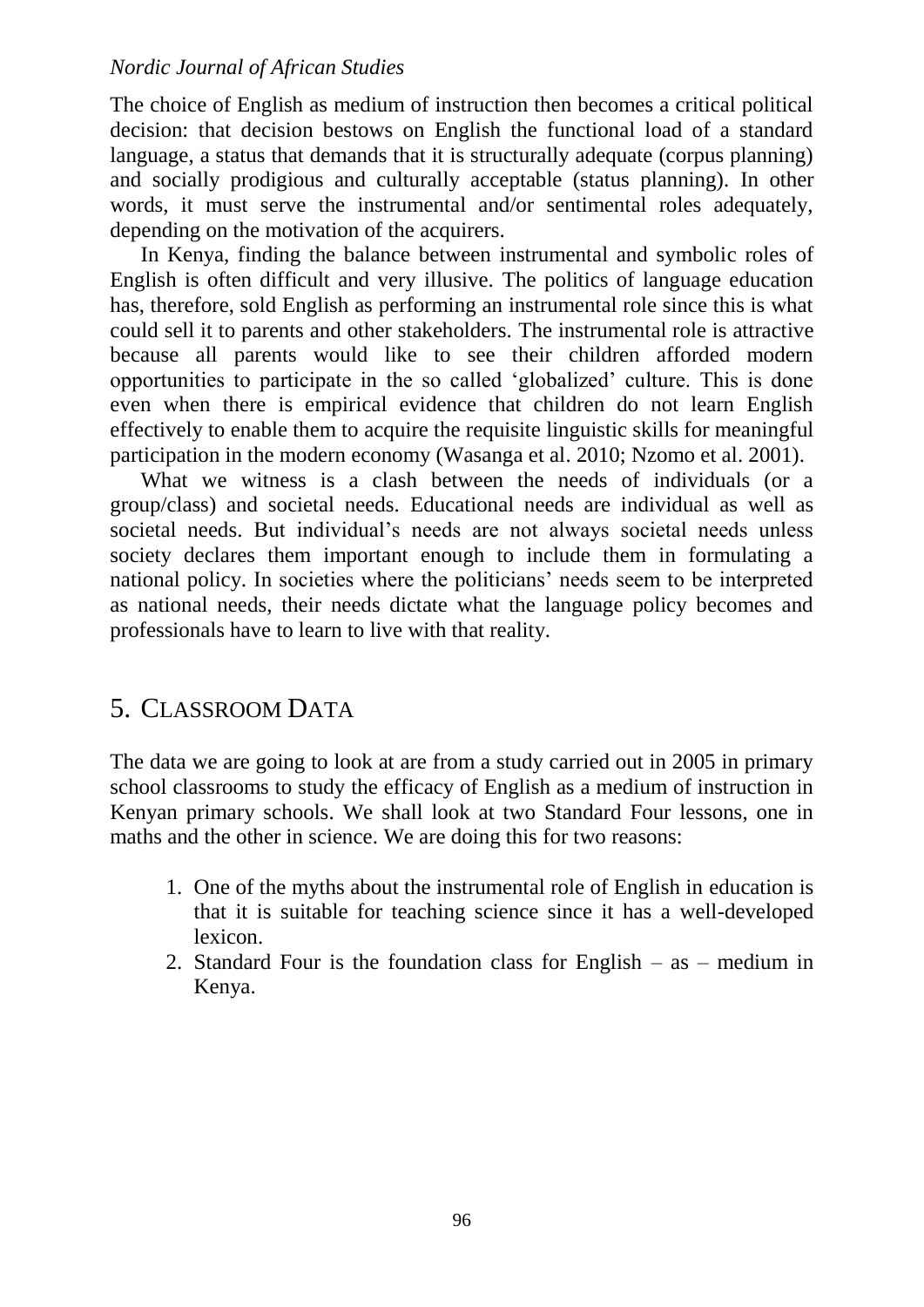# Lesson one

| 1. Teacher:  | O.k. Quiet, quiet, quiet. <i>Haya<sup>1</sup></i> , let us welcome our visitor with a<br>song, "Brown girl in the ring"                                                                                                                                                                                                                                                                                                                                                                                                                                              |
|--------------|----------------------------------------------------------------------------------------------------------------------------------------------------------------------------------------------------------------------------------------------------------------------------------------------------------------------------------------------------------------------------------------------------------------------------------------------------------------------------------------------------------------------------------------------------------------------|
| 2. Pupils:   | "Brown girl in the ring tra la la la la. Brown girl in the ring tyraa<br>la la la la la la. Brown girl in the ring tra la la la la, she looks like<br>a sugar in the drum. Pla pla pla                                                                                                                                                                                                                                                                                                                                                                               |
| 3. Teacher:  | Now all that you learnt was about health education. So in class<br>three we learnt about keeping our body clean; that is by washing<br>our hands, keeping our hair clean, cutting our nails. Now today<br>we are going to learn about proper use of medicine.                                                                                                                                                                                                                                                                                                        |
| 4. Pupils:   | Medicine                                                                                                                                                                                                                                                                                                                                                                                                                                                                                                                                                             |
| 5. Teacher:  | Now somebody has said that if we eat our food with dirty hands<br>we'll get germs and these germs will make us to be ?                                                                                                                                                                                                                                                                                                                                                                                                                                               |
| 6. Pupils:   | Sick.                                                                                                                                                                                                                                                                                                                                                                                                                                                                                                                                                                |
| 7. Teacher:  | Sick. Now what happens to a sick person. Kama uko mgongwa<br>huwa uko vipi <sup>2</sup> ? Can you run?                                                                                                                                                                                                                                                                                                                                                                                                                                                               |
| 8. Pupils:   | N <sub>0</sub>                                                                                                                                                                                                                                                                                                                                                                                                                                                                                                                                                       |
| 9. Teacher:  | You can't run why? Why can't you run?                                                                                                                                                                                                                                                                                                                                                                                                                                                                                                                                |
| 10. Pupils:  | You sleep all the time                                                                                                                                                                                                                                                                                                                                                                                                                                                                                                                                               |
| 11. Teacher: | You go to the door                                                                                                                                                                                                                                                                                                                                                                                                                                                                                                                                                   |
| 12. Pupils:  | Hospital                                                                                                                                                                                                                                                                                                                                                                                                                                                                                                                                                             |
| 13. Teacher: | You go to see the doctor so that you can be given what?                                                                                                                                                                                                                                                                                                                                                                                                                                                                                                              |
| 14. Pupils:  | Medicine.                                                                                                                                                                                                                                                                                                                                                                                                                                                                                                                                                            |
| 15. Teacher: | Medicine and that medicine will make you feel well again, will<br>make you feel well again. Now if we become sick it is very easy<br>to see a doctor so that we can be treated. Now the doctor will<br>give you medicine. So the doctor will you some medicine which<br>is going to help you so that you can feel well again. Now we<br>want to learn about the proper use of that medicine, that medicine<br>which $-$ aah $-$ the doctor will give you. Now the medicine which<br>the doctor will give you it is also called medicinal drug. Say<br>medicine drug. |
| 16. Pupils:  | Medicinal drugs.                                                                                                                                                                                                                                                                                                                                                                                                                                                                                                                                                     |
| 17. Teacher: | Now we have said that the medicinal drugs that we get are in                                                                                                                                                                                                                                                                                                                                                                                                                                                                                                         |

liquid form, tablet form and also powder. But there is another one, the r is another thing that I had forgotten *nyingine huwa hatuwezi kutumia kijiko wala hatunywi na … kuna dawa nyingine ambayo huwa tunatumia kwa 3…? Yes.*

 $1$  Ok

<sup>2</sup> How do you feel when you are ill?

<sup>3</sup> There is some medicine that we don't use with a spoon or we don't swallow and …. We also have other medicine that we use by …..?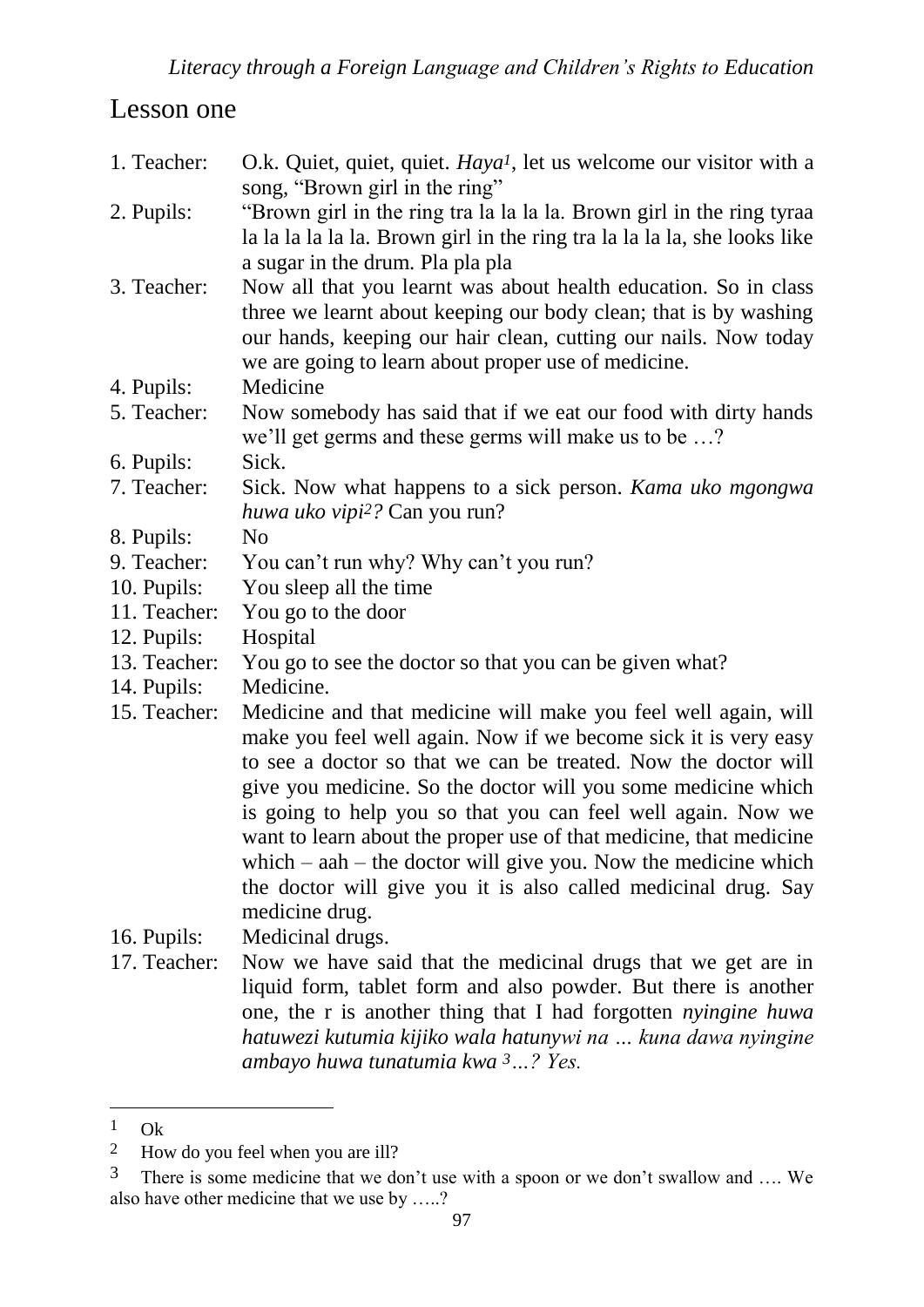*Nordic Journal of African Studies*

| 18. Pupils:                 | Sindano <sup>4</sup>                                                                                                                                                                                                                                                                                                                                                                                                                                                                                                                                                                                                 |
|-----------------------------|----------------------------------------------------------------------------------------------------------------------------------------------------------------------------------------------------------------------------------------------------------------------------------------------------------------------------------------------------------------------------------------------------------------------------------------------------------------------------------------------------------------------------------------------------------------------------------------------------------------------|
| 19. Teacher:                | $\textit{Sindano}^5$ – yes, very good. Can you clap for him.                                                                                                                                                                                                                                                                                                                                                                                                                                                                                                                                                         |
| 20. Pupils:                 | (Clap)                                                                                                                                                                                                                                                                                                                                                                                                                                                                                                                                                                                                               |
| 21. Teacher:                | Now that Sindano <sup>6</sup> is called injection. Say injection.                                                                                                                                                                                                                                                                                                                                                                                                                                                                                                                                                    |
| 22. Pupils:<br>23. Teacher: | Injection<br>Now this injection is a medicine. Mmm. The medicine is in a<br>small bottle and then it is pulled in that injection and the injection<br>is given to the sister or you are given that injection and the<br>medicine is driven inside the body using the injection. Now how<br>should we use medicine? (At this point the children got restless<br>and started murmuring) Can you keep quite. Can you keep quiet.<br>It is very important that you follow the instructions $-$ can you<br>keep quiet. What do you think will happen if you are told to take<br>one tablet may be you take three of them? |
| 24. Pupils:                 | You will die.                                                                                                                                                                                                                                                                                                                                                                                                                                                                                                                                                                                                        |
| 25. Teacher:                | Who else has got another answer. Yes.                                                                                                                                                                                                                                                                                                                                                                                                                                                                                                                                                                                |
| 26. Pupil.                  | Utakisikia kizunguzungu <sup>7</sup>                                                                                                                                                                                                                                                                                                                                                                                                                                                                                                                                                                                 |
| 27. Teacher:                | Eeh                                                                                                                                                                                                                                                                                                                                                                                                                                                                                                                                                                                                                  |
| 28. Pupil:                  | Kizunguzungu <sup>8</sup>                                                                                                                                                                                                                                                                                                                                                                                                                                                                                                                                                                                            |
| 29. Teacher:                | <i>Utasikia kizunguzungu<sup>9</sup>;</i> you feel a lot of ?                                                                                                                                                                                                                                                                                                                                                                                                                                                                                                                                                        |
| 30. Pupil:                  | $Joto^{10}$ .                                                                                                                                                                                                                                                                                                                                                                                                                                                                                                                                                                                                        |
| 31. Teacher:                | You will faint. Another one?                                                                                                                                                                                                                                                                                                                                                                                                                                                                                                                                                                                         |
| 32. Pupil:                  | Add disease                                                                                                                                                                                                                                                                                                                                                                                                                                                                                                                                                                                                          |
| 33. Teacher:                | Mwengine anasema utaongeza magonjwa <sup>11</sup> . Another answer?<br>Aah                                                                                                                                                                                                                                                                                                                                                                                                                                                                                                                                           |
| 34. Pupil:                  | Utalewa <sup>12</sup> .                                                                                                                                                                                                                                                                                                                                                                                                                                                                                                                                                                                              |
|                             |                                                                                                                                                                                                                                                                                                                                                                                                                                                                                                                                                                                                                      |

# Lesson Two

| 1. Teacher: | So, today we look at equivalent fractions. Say equivalent           |
|-------------|---------------------------------------------------------------------|
|             | fractions.                                                          |
| 2. Pupils:  | Equivalent fractions.                                               |
| 3. Teacher: | Yes, I have three circles here, one, two, three. Let us check. Look |
|             | at them. Are they of the same size?                                 |

 $\frac{4}{5}$  Injection

<sup>5</sup> injection

 $\frac{6}{7}$  injection<br> $\frac{7}{7}$  You will

 $\frac{7}{8}$  You will feel dizzy.

Dizziness.

<sup>9</sup> You will feel dizzy.

<sup>10</sup> Fever.

<sup>11</sup> Another (person) will see that you will increase diseases.

<sup>12</sup> You will get drunk.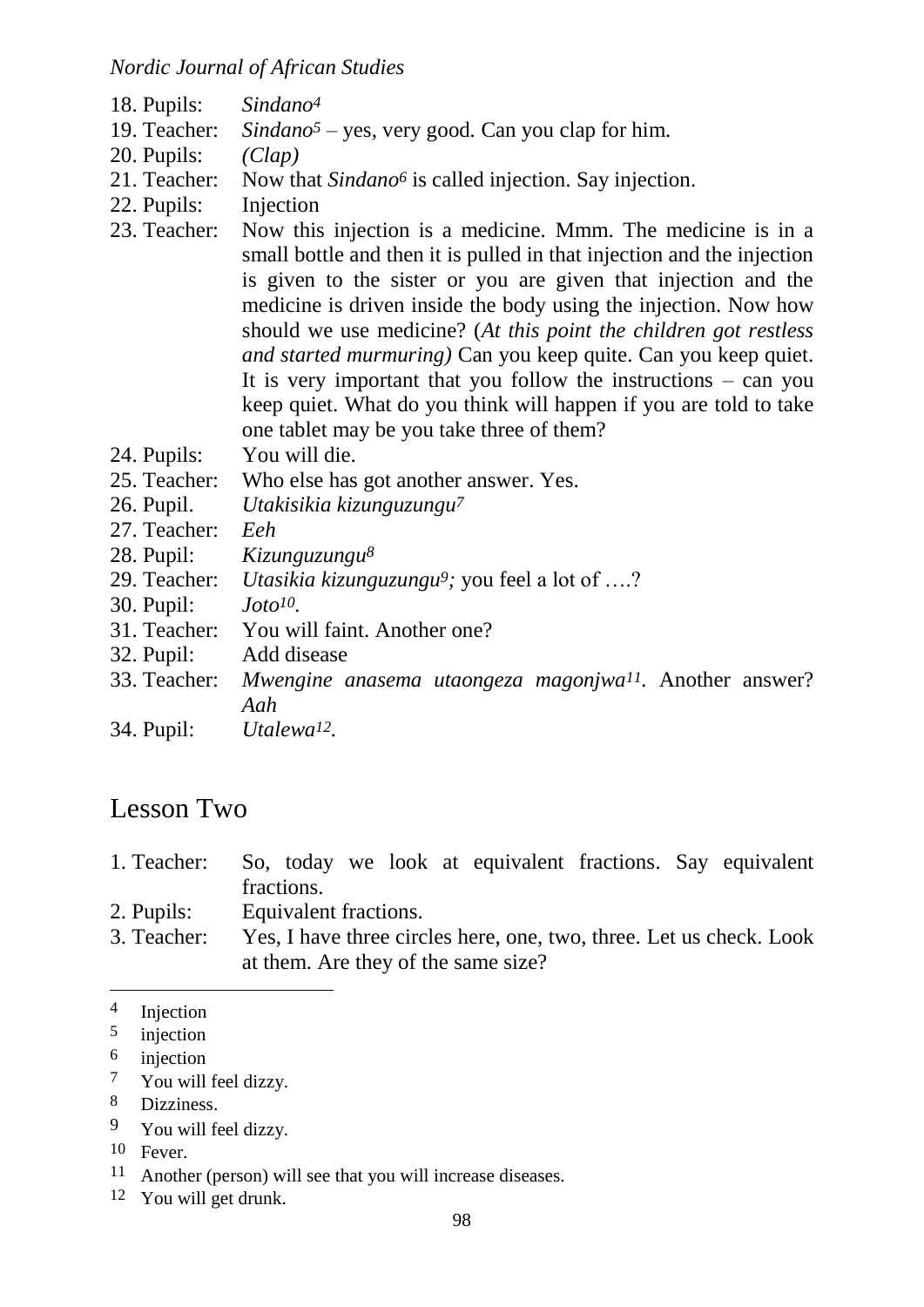| 4. Pupils:   | N <sub>0</sub>                                                                                                                                                                                                                                                                                                                                                                                                                                                                                                                                       |
|--------------|------------------------------------------------------------------------------------------------------------------------------------------------------------------------------------------------------------------------------------------------------------------------------------------------------------------------------------------------------------------------------------------------------------------------------------------------------------------------------------------------------------------------------------------------------|
| 5. Teacher:  | They are not of the same age?                                                                                                                                                                                                                                                                                                                                                                                                                                                                                                                        |
| 6. Pupils:   | No/Yes (Some pupils shout 'yes' and others 'no') (He redraws<br>them).                                                                                                                                                                                                                                                                                                                                                                                                                                                                               |
| 7. Teacher:  | Let's try. See they are the same size. They are of                                                                                                                                                                                                                                                                                                                                                                                                                                                                                                   |
| 8. Pupils:   | The same size?                                                                                                                                                                                                                                                                                                                                                                                                                                                                                                                                       |
| 9. Teacher:  | So we call them a whole thing, a whole one whole                                                                                                                                                                                                                                                                                                                                                                                                                                                                                                     |
| 10. Pupils:  | One                                                                                                                                                                                                                                                                                                                                                                                                                                                                                                                                                  |
| 11. Teacher: | So this fraction are equivalent. They are the same. When you<br>have two half's, three thirds and four quarters <i>then</i> you have one<br>whole one?                                                                                                                                                                                                                                                                                                                                                                                               |
| 12. Pupils:  | Whole one                                                                                                                                                                                                                                                                                                                                                                                                                                                                                                                                            |
| 13. Teacher: | Like this one here. They are of the same size except that they are<br>divided into different equals.                                                                                                                                                                                                                                                                                                                                                                                                                                                 |
| 14. Pupils:  | Three is greater than six                                                                                                                                                                                                                                                                                                                                                                                                                                                                                                                            |
| 15. Teacher: | A third is bigger than, I mean greater than one sixth. A third is<br>greater than one sixth. Even if we look at this diagram up here.<br>We have a third up here. You remember that this one is divided<br>into three?                                                                                                                                                                                                                                                                                                                               |
| 16. Pupils:  | Equal parts                                                                                                                                                                                                                                                                                                                                                                                                                                                                                                                                          |
| 17. Teacher: | And the  this one is divided into six equal parts.                                                                                                                                                                                                                                                                                                                                                                                                                                                                                                   |
| 18. Pupils:  | Parts.                                                                                                                                                                                                                                                                                                                                                                                                                                                                                                                                               |
| 19. Teacher: | Take for example your father come home with an orange and you<br>are only three, and some body else's father goes home with<br>another orange and they are six. Let's talk of Onyango and<br>Otieno. Onge yo <sup>13</sup> here. Onyango has three children and Otieno<br>has six children. So each one of them bought a mango<br>(Correction) each an orange yes. Each one them bought only one<br>orange. So Otieno goes home with his an orange there. Onyango<br>and Otieno with his this side. He wants to divide orange among<br>his six what? |
| 20. Pupils:  | Children.                                                                                                                                                                                                                                                                                                                                                                                                                                                                                                                                            |

21. Teacher: Whose children will get the big or the bigger share? Dividing among three or dividing among six? Let's divide that orange … Each one and three, four, five, one, two, three, four, five, six here. And thus one there are only three – one, two, three. Whose children will get bigger share? Onyango's or Otieno's?

<sup>13</sup> There is no other way here.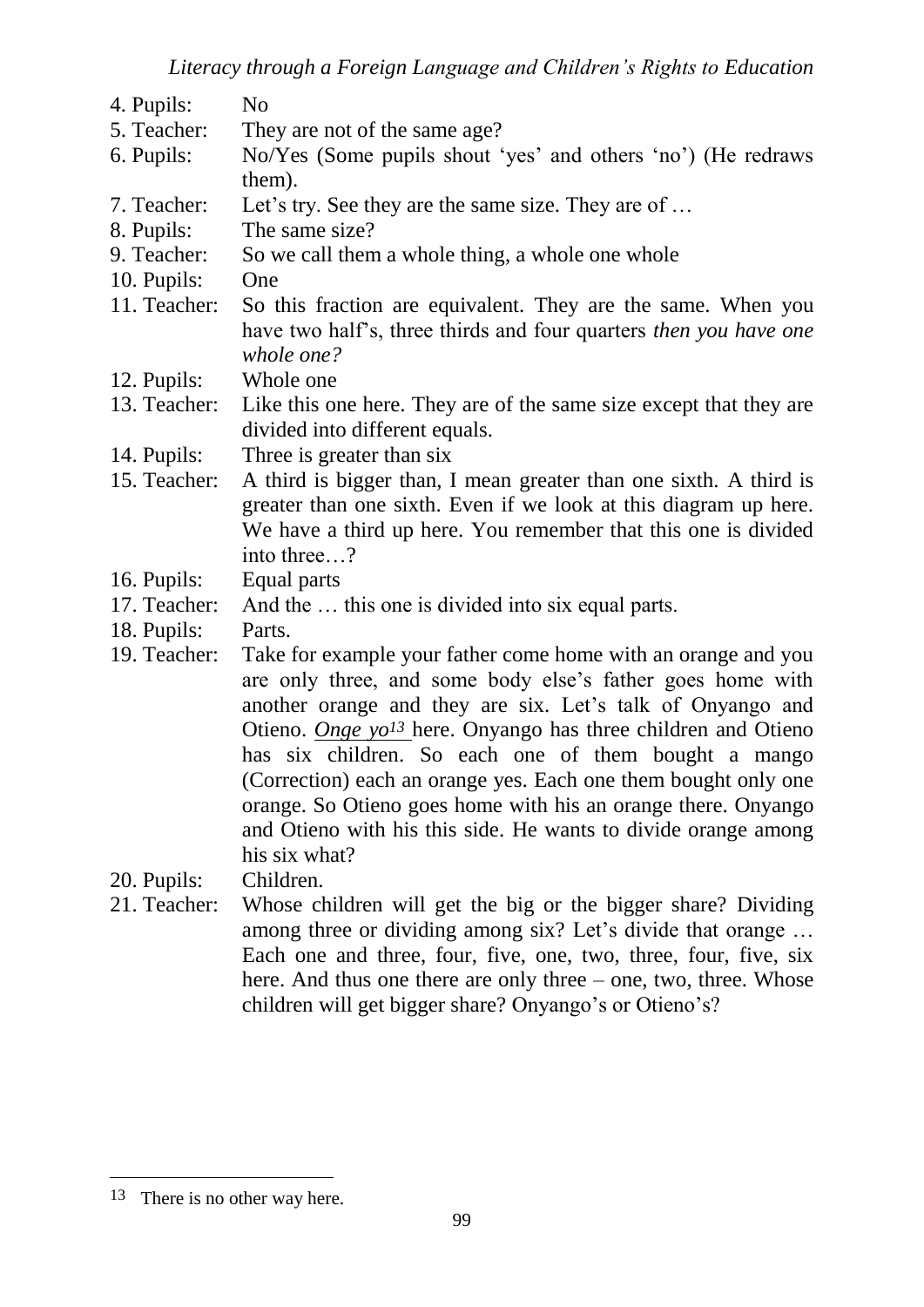The main arguments given for adopting English as medium of education are:

- 1. It has a rich vocabulary which is well differentiated for the teaching of concepts in all subjects.
- 2. There exists enough written material in books and other media
- 3. It is an international language.

In education through a foreign language, matters are complicated by the fact that the main (and often time the only) source of linguistic input for the pupils is the teacher. The learners, therefore, rely largely or solely on the teacher to provide them with the requisite linguistic skills to enable them to follow and enjoy lessons. The discussions will therefore cover the following dimension of the lessons.

- Teacher Talk grammatical accuracy and appropriacy
- types of questions
- types of communication strategies
- Turn distribution

# Lesson One

This was recorded in a school in Mombasa District (now Mombasa County). The school had an average of 100 pupils per class, with the exception of Standard Eight where there were 80 divided into streams. The average age of the pupils was eleven years. The school had pupils from different linguistic backgrounds and all of them spoke Kiswahili well. English was not the home language of any of them. The teacher was professionally trained at P1 Grade Level.

# Lesson Two

The school is located in Kisumu District (now Kisumu County) and Dholuo is the home language of all the pupils, but some of them speak Kiswahili too. The teacher was a P1 trained teacher with more than five years' experience. The average age of the pupils was 11 years.

# Teacher Talk

Teacher talk is the modified form of language the teacher uses to ensure optimal comprehension by the pupils. Since English is the medium of teaching other subjects, all subject teachers are required to modify their language in order that their subjects are enjoyed and mastered by the pupils. Some schools may have a language policy to help teachers and pupils cope with the linguistic challenges in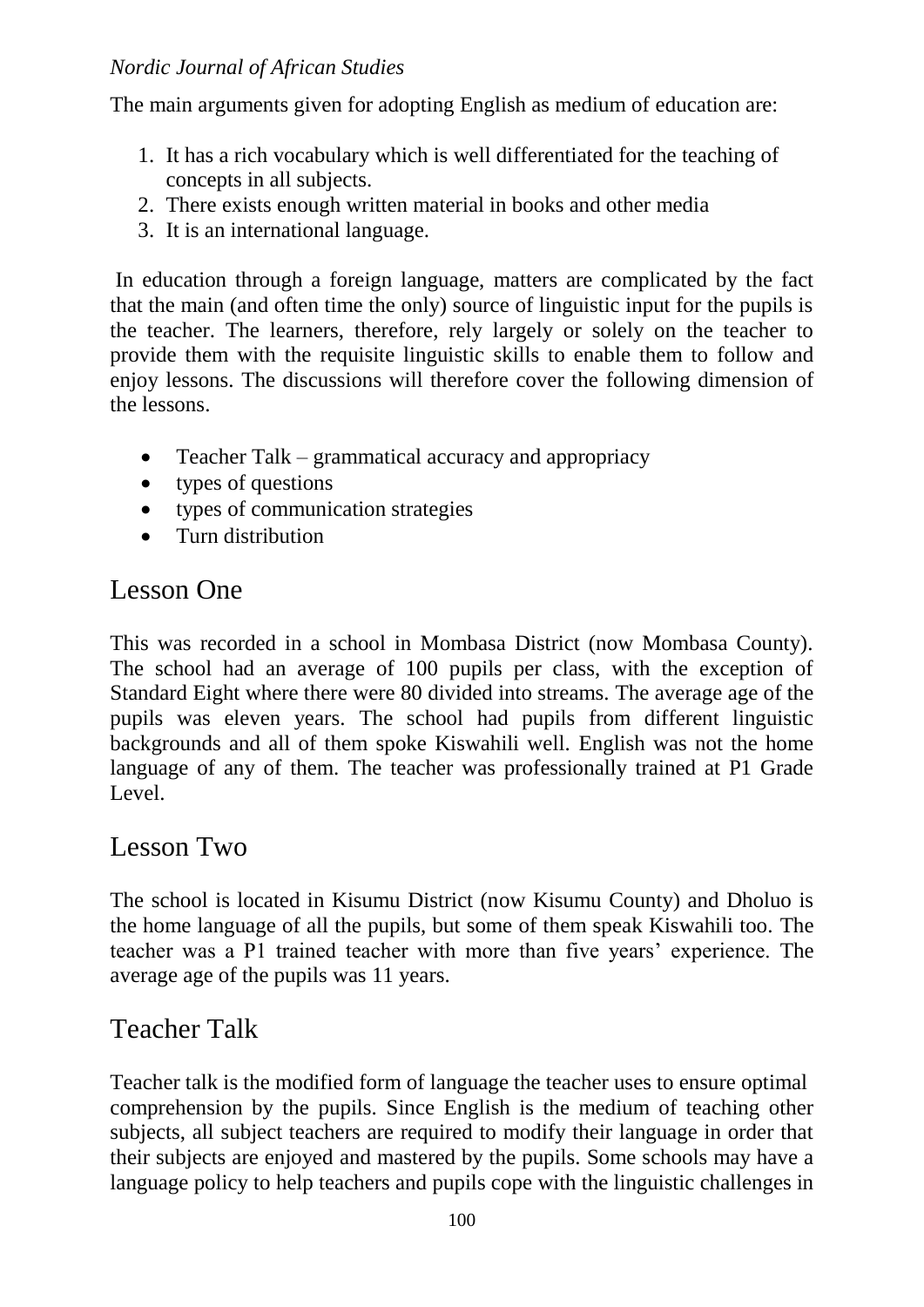the school. For example, during the survey we learnt in one school that they had set aside one day in the week called Kiswahili Day, when everybody speaks Kiswahili. There may not be a special English Day because English is the designated official language of the school.

Although the teacher in Lesson 1 may pass as a fluent English speaker we realize that her language undermines her attempt to explain technical terms.

- Teacher: Now that *sindano14* is called injection. Say injection.
- Pupils: Injection
- Teacher: Now this injection is medicine. The medicine is in a small bottle and then it is pulled in that injection and the injection is given to sister or you are given that injection and the medicine is driven inside the body using the injection. Now how should we use medicine?

The convoluted explanation here underscores the difficulty teachers have in trying to express thought and information to the pupils. The teacher knows the Kiswahili term *sindano* and the English equivalent *injection* but the conceptual representations of these two terms vary quite markedly and this causes him to confuse the meaning of *sindano* as an instrument, *sindano* as *method* of administering medicine and *sindano* as medicine. This kind of muddled up exposition makes teaching of science difficult to follow.

In Lesson 2 the math teacher has the same linguistic problem in trying to explain to his class what 'equivalent fractions' really are. After a series of question and answer exchanges, the teacher concludes:

|             | Teacher: So we call them a whole thing, a whole, one whole.                                                                                                     |
|-------------|-----------------------------------------------------------------------------------------------------------------------------------------------------------------|
| Pupils: One |                                                                                                                                                                 |
|             | Teacher: So this fraction are equivalent. They are the same. When you<br>have two half's, three thirds and four quarters <i>then</i> you have<br>one whole one. |
|             | Pupils: Whole one.                                                                                                                                              |

It is quite difficult to imagine if the pupils ever understood the meaning of 'equivalent fraction' from the explanation given. It is incomprehensible how *'when you have two half's, three thirds and four quarters then you have one whole one'*. In mathematical language this stretch of explanation suggests adding the listed items and getting the sum, but that was not quite what was intended.

On the whole, we can see clearly that teachers, who otherwise may know their subject well, lack the linguistic facility to communicate the knowledge to

<sup>14</sup> Injection.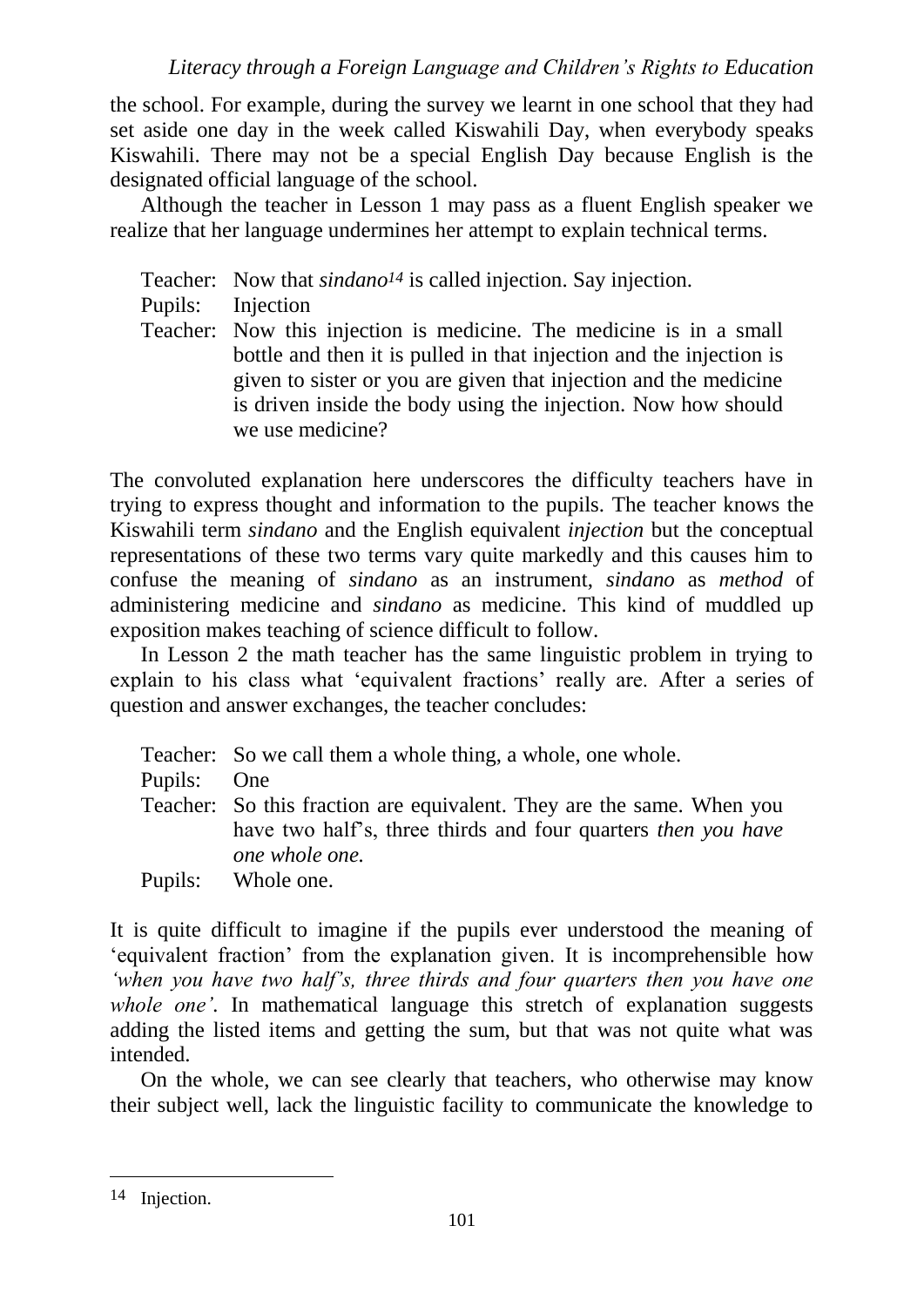the pupils. The medium becomes a hindrance to expression of thought and hence a barrier to effective learning.

In terms of social appropriacy of language, we expect the teacher to pass on the polite forms of language during their conversation with the children. In the math lesson when the pupils ran out of patience with the lengthy explanation about injection and started murmuring, the teacher retorted by using harsh language, perhaps to stamp his authority. There were many examples of even harsher language in the lessons analyzed in the study.

### 6. TYPES OF QUESTIONS

Question and answer conversation pattern generally dominates classroom discourse and this makes it imperative to analyze the types of questions teachers ask and to assess their educational value. Traditionally, we talk of low-order and high-order question where the former ask for simple recall answers whereas the latter call for reasoning, inferencing or problem-solving. In both the lessons, the low-order questions predominate and that was true with all the lessons studied. The question is why this is so when teachers are trained to ask appropriate questions. The answer may be found in the teachers' inability to formulate higher-order questions in English or that they know the linguistic limitations of their pupils, who may not be able to sustain a description or explanation of any length in English.

Whatever the reason, the absence of cognitively-demanding questions in classroom discourse hampers pupils' linguistic development as well as their mastery of the subject content. There was a noticeable difference when pupils in the science lesson used Kiswahili.

#### 7. COMMUNICATION STRATEGIES

Communication strategies are employed by participants in a conversation in order to overcome comprehension difficulties on the part of the hearer or to overcome production difficulties on the part of the speaker. In foreign– language-medium classrooms, CS's come in handy when a teacher cannot find an appropriate word or expression to put a point across or when they realize or sense their pupils' comprehension difficulties. Communication strategies include code-switching, paraphrasing, avoidance, repetition and word coinage.

There is evidence of code-switching to Kiswahili in the science lesson and a switch to Dholuo in the math lesson. Code-switching as a communication strategy shows clearly when the teacher and the pupils seem to brighten up during the lesson and the pupils' contributions seem to be longer than the oneword answers we see in the English stretches of the discourse. It is noteworthy that in the science lesson, the teacher switched to Kiswahili when she realized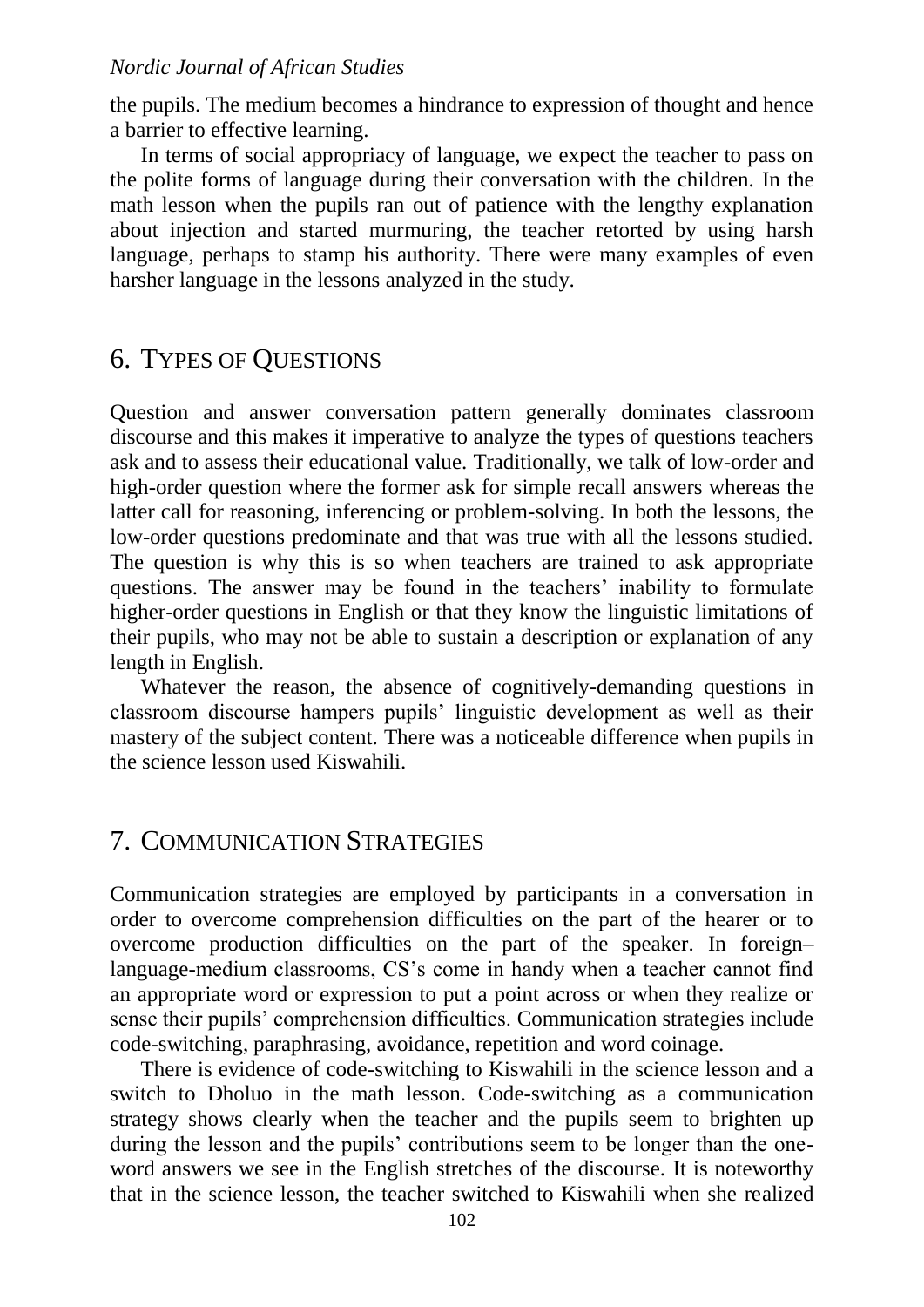#### *Literacy through a Foreign Language and Children's Rights to Education*

that her pupils were restless, after her painful struggle with the concept 'injection'. From the live observation the mood of the class suddenly changed for the better at that point. In the math class, the teacher resisted a switch to Dholuo until the point where he realized the pupils could not follow his explanation and had to warn them that there was 'no way out'; they had to get it right. The difficulty with which he tried to explain the concept 'fraction' betrays an underlying linguistic weakness. In the end the science lesson turned out to be much livelier in the end.

Paraphrasing was often employed by the teacher, for example, the Math teacher says 'A third is bigger, I mean greater than one sixth'. The science teacher says, 'Now what happens to a sick person? *Kama uko mgonjwa huwa uko vipi15?'* Apart from code-switching, the question is put in a different form.

Repetition is also often used by teachers to ensure pupils understand a question or explanation. For example, 'Medicine and that medicine will make you feel well again, will make you feel well again' (Science teacher). The Math teacher says 'Who can tell us what a fraction is? What is a fraction?'

Avoidance is not easy to pin down but some of the code-switches could be a strategy to avoid using unfamiliar English constructions. 'The medicine is in small bottle and then it is *pulled* in that injection – and the medicine is *driven* inside the body – 'can pass a avoidance since speaker has no exact word to express the idea.

### 8. DISTRIBUTION OF TURNS

In conversational analysis, turns are distributed along power lines; that is the more powerful participants take the lion's share of the available turns. In the classroom, therefore, the teachers who actually distribute the turns, naturally allocates more turns to themselves. According to Crookes (1990), a turn is 'one or more streams of speech bounded by speech of another, usually an interlocutor (p. 185).

In the science lesson there were 33 turns and 17 of these (slightly more than 50%) were allocated to the teacher. The story is similar in the maths class where there were 21 turns and the teacher took 11 (a little more than 50% too). It is important to note also that in all the pupil turns it is the teacher that asked a question and demanded an answer. That means that pupils spoke only when the teacher wanted them to. There was no instance of a pupil asking a question. This has a far-reaching implication in a foreign-language-medium classroom, and that is, pupils have very little opportunity to talk during class time and thereby having no practice in the use of the language. All they do is hear teacher-talk and hopefully learn the content of that talk if it accounts as educational input, at

<sup>15</sup> How do you feel when you are ill?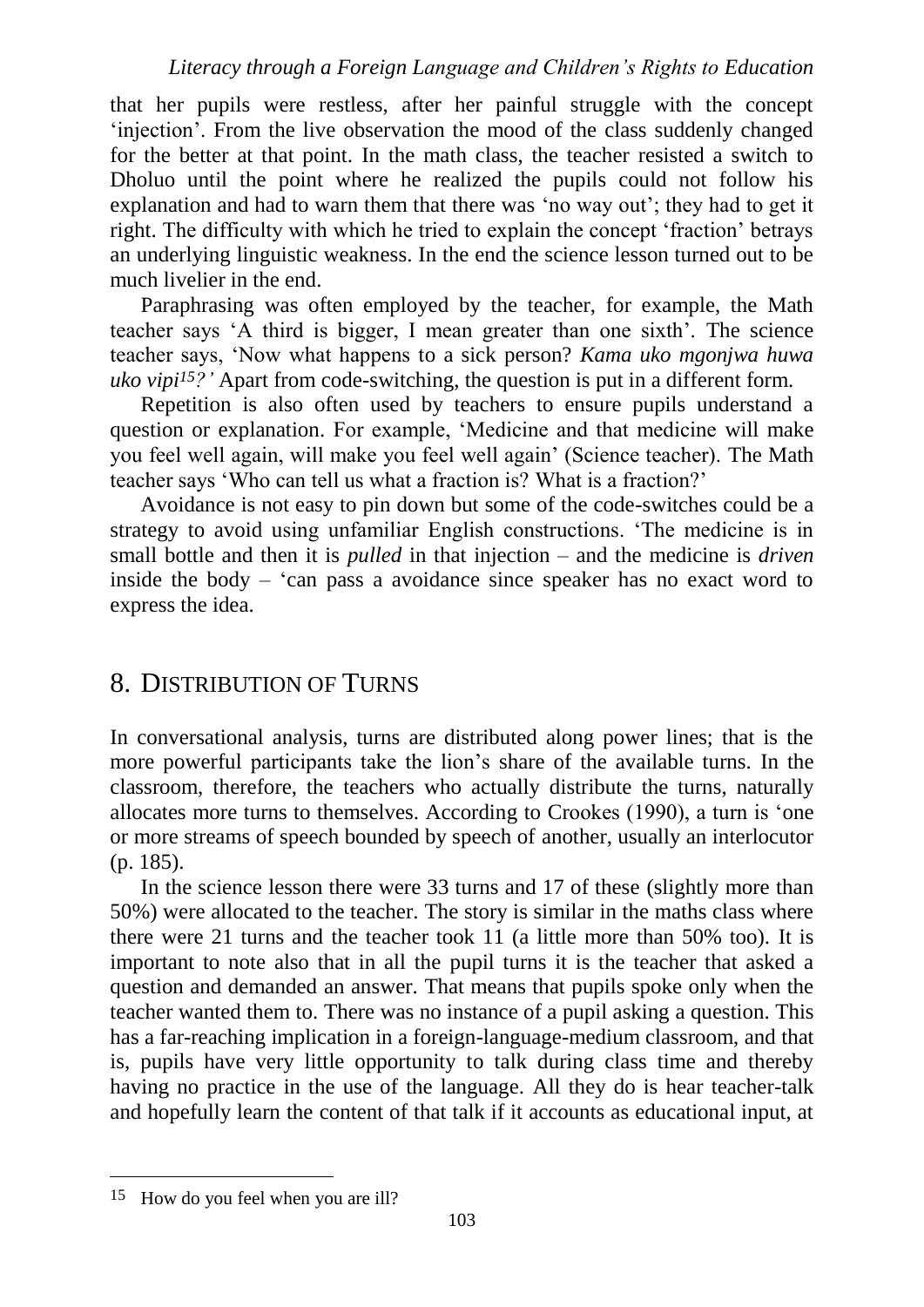all. Besides, since the pupil turns are generally one-word responses, active language use in class for them is minimal.

# 9. CONCLUSION

The paper started by linking literacy to the cognitive development of the individual and also globally linking it to the macro-politics of the country's education policy. The paper also cites some of the government policy documents containing what one might call the philosophical principles underlying the language education policy and practice. We have also provided empirical evidence from a government agency reporting the failure of the education system to provide effective literacy and numeracy at Grade 3.

We have also provided data from a classroom research in Grade 4, science and maths classes and all the evidence point to the inefficiency of the system. We can therefore conclude that:

- In the early years of primary school there is disparity between private schools and public schools which can be explained by socio-economic factors favouring the better endowed private schools. That is, the macropolitics of language in education favours the elite and disadvantages the lower classes.
- From Grade 4, when the medium of education moves from mother tongue to English, the problem is compounded by the language of instruction which is unfamiliar to both pupils and teachers.
- The quality of lesson delivery is seen to be severely compromised by the teachers' shaky mastery of English. The teacher fails to explain mathematical and scientific concepts effectively because they do not have sufficient vocabulary and communicative familiarity with the English language.
- The top-down or teacher-centred approach which is predominant in the classrooms can be explained by the teachers' attempt to cover their linguistic inadequacies by dominating classroom discourse and hoping that in the process something is learnt.
- The emphasis on the instrumental value of English is leading to disastrous consequences since not all Kenyans end up using English on a day-to-day basis at the work place. Many Kenyans learn English basically for symbolic reasons but rely on Kiswahili and other languages for survival.
- Finally, the use of English medium in our schools is inefficient and more efficient bilingual approach should be found.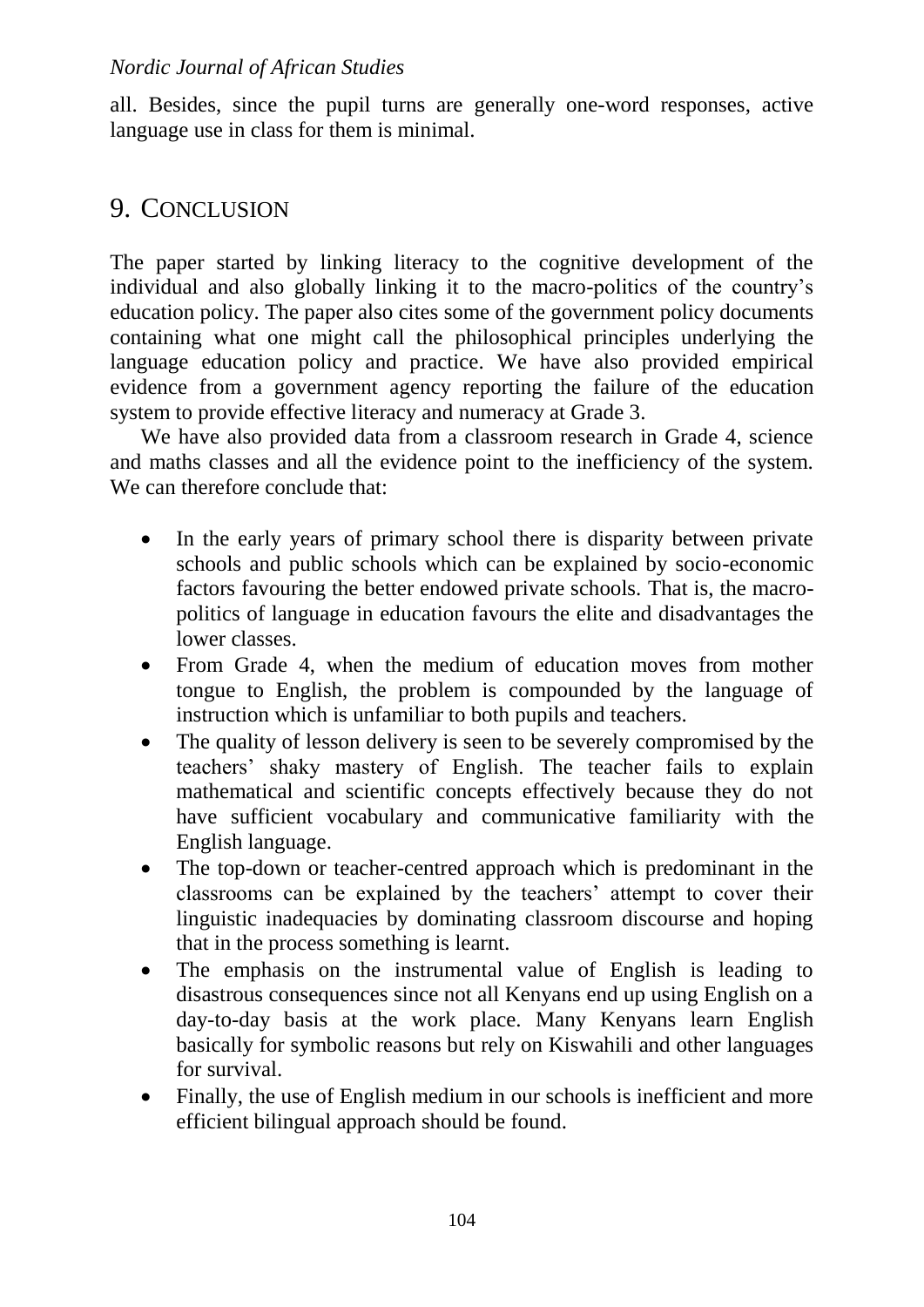This agrees with the conclusion of a science education researcher who argues that:

Language is crucial in the teacher's ability to explain concepts clearly to the pupils and also in establishing necessary rapport with them, and children need the necessary linguistic proficiency to be able to isolate the crucial explicit and implicit scientific information in a text. They must also be able to communicate their knowledge and opinions effectively in writing and orally (Mammino 2000:77)

The conclusion is that Kenya will not achieve the lofty educational aims if the status quo remains and that the current state of affairs amounts to violation of rights of the Kenyan child to quality education. The language policy in education and in particular, the choice of medium of instruction has far-reaching consequences for the development of human capital and econo-technical progress of the nation.

### **REFERENCES**

| Alderson, J.C. 2009.                                                           |
|--------------------------------------------------------------------------------|
| Setting the Scene. In J.C. Alderson (ed). The Politics of Language             |
| <i>Education: Individuals and Institutions. Bristol: Multilingual Matters.</i> |
| Crookes, G. 1990.                                                              |
| The Utterance, and Other Basic Units for Second Language Discourse             |
| <i>Analysis.</i> Applied Linguistics 11(2): 183–199.                           |
| Davies, A. 2009.                                                               |
| Professional Advice vs. Political Imperatives. In: J. C. Alderson              |
| (2009).                                                                        |
| Gardner, R.C. and Lambert, W.E. 1972.                                          |
| Motivational variables in second language acquisition. In: R.C.                |
| Gardner and W. Lambert (eds.), Attitudes and Motivation in Second              |
| <i>Language Learning, pp. 119-216. Rowley, MA: Newbury House.</i>              |
| KIE 2002.                                                                      |
| <i>Primary Education Syllabus.</i> Nairobi: Ministry of Education.             |
| Mammino, L. 2000.                                                              |
| Rigour as a Pedagogical Tool. In: S. Seepe and D. Dowling (Eds.),              |
| <i>The Language of Science. Florida: Vivlia Publishers.</i>                    |
| Nzomo, J., Kariuki, M. and Guantai, L. 2001.                                   |
| The Quality of Primary Education in Kenya: Some Policy Suggestions             |
| Based on a Survey of Schools. Paris: UNESCO.                                   |
|                                                                                |